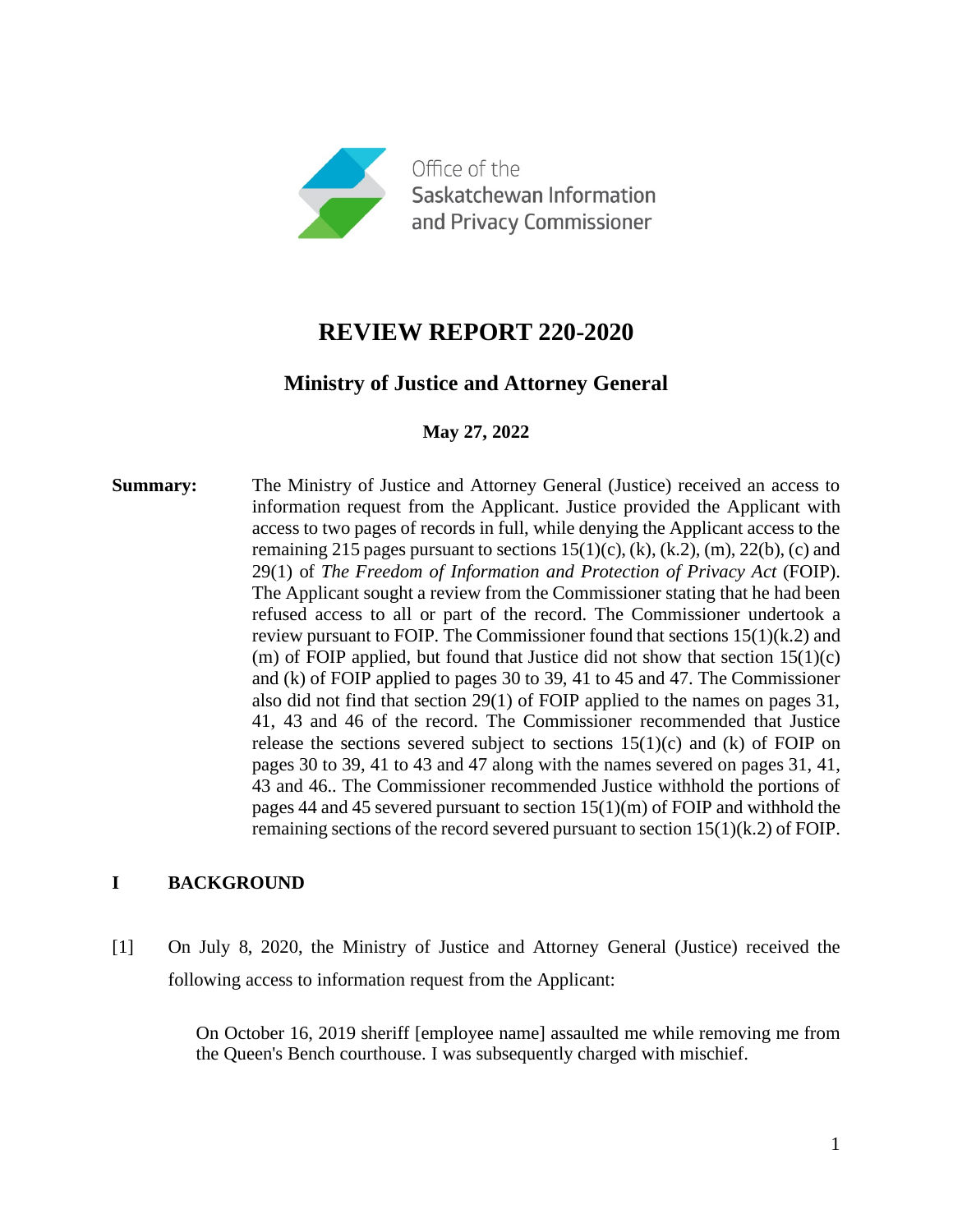During arrest I told SPS I had audio of the incident and can prove there were 2.8 seconds between him saying "leave" and sound of a struggle. SPS's opinion was that 2.8 seconds is enough time to ensure a command is understood and there's nothing preventing leaving, such as the sheriff blocking the exit and my property in the next room.

The corrupt prosecutor and court used remand to coerce a guilty plea while conspiring with Legal Aid to prevent me from viewing the evidence against me.

Per LAFOIP [FOIP] I request of Court Services Branch SKQB, SPS and the crown prosecutor all records relating to this incident.

- [2] On August 7, 2020, Justice sent a letter to the Applicant indicating that the due date for a response would be extended by up to 30 additional days.
- [3] On September 8, 2020, the Applicant received a response from Justice. In its response, Justice provided access to portions of the records and indicated it was withholding some records in full or in part pursuant to sections  $15(1)(c)$ , (k), (k,2), (m), 22(b), (c), and 29(1) of *The Freedom of Information and Protection of Privacy Act* (FOIP).
- [4] On September 10, 2020, the Applicant submitted a request for review to my office indicating that they had been refused access to all or part of the record.
- [5] On September 10, 2020, my office provided notification to both the Applicant and to Justice of my intention to undertake a review.

## **II RECORDS AT ISSUE**

[6] Prior to the access to information request, there was an incident at the courthouse which led to criminal charges being laid against the Applicant. The access to information request was in relation to this incident. The 217-page record contains handwritten notes, emails, case management forms, incident reports, police reports and other similar documents. Justice released pages 26 and 40 in full, and provided partial release of pages 42, 44, 45 and 46. Justice applied exemptions to those portions (citing sections  $29(1)$ ,  $15(1)(c)$ , (k), and (m) of FOIP) as its authority to withhold some information on the pages. It denied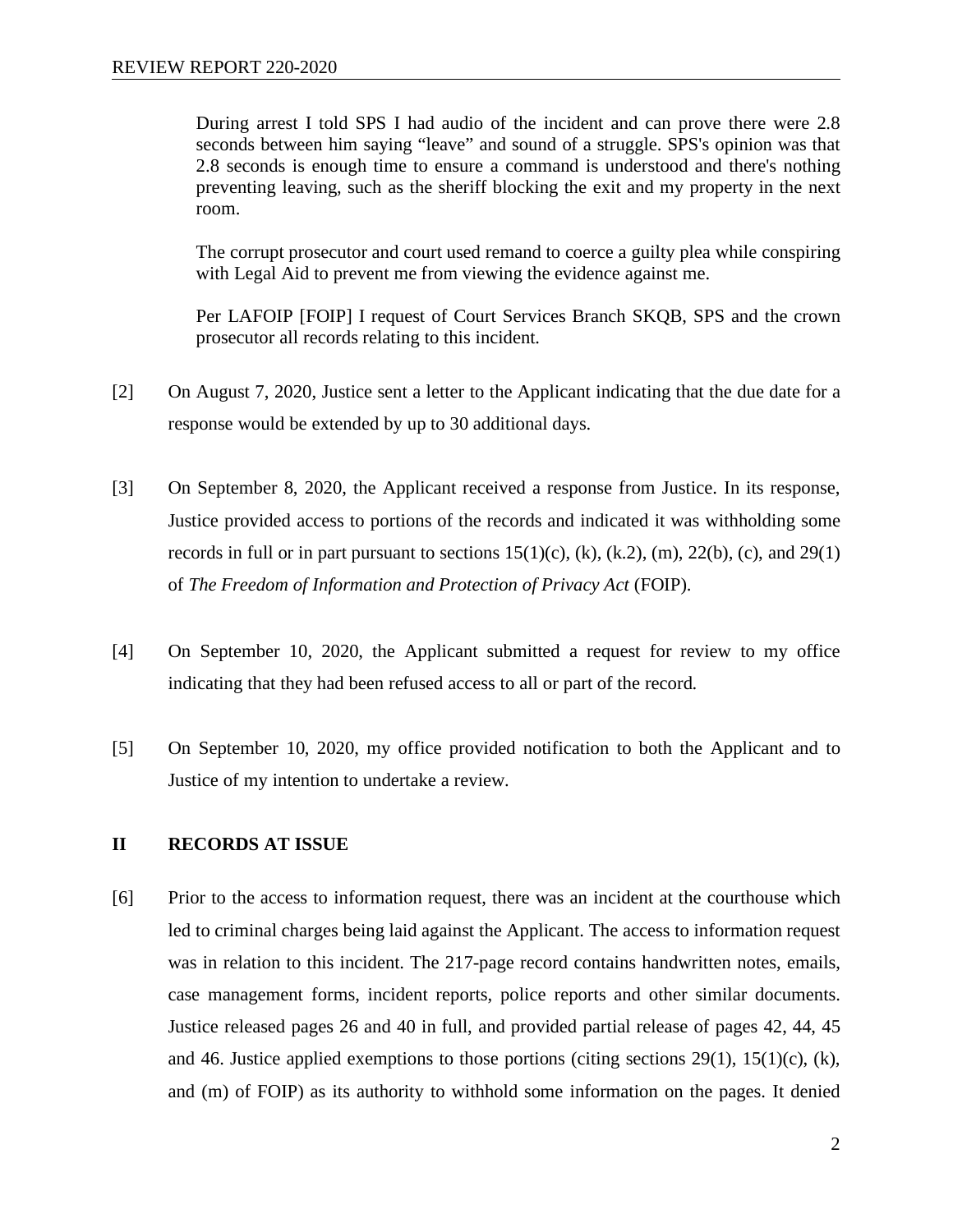access, in full, to the rest of the 217 pages applying exemptions to those portions, (citing sections  $15(1)(c)$ , (k), (k.2), (m), 22(b), (c) and 29(1) of FOIP).

[7] Justice applied section  $15(1)(k.2)$  to a majority of the record, so I will address that first.

## **III DISCUSSION OF THE ISSUES**

## **1. Do I have jurisdiction?**

[8] Justice qualifies as a "government institution" pursuant to section 2(1)(d)(i) of FOIP. Therefore, I have jurisdiction to conduct this review.

## **2. Did Justice properly apply section 15(1)(k.2) of FOIP?**

[9] Justice applied section  $15(1)(k.2)$  of FOIP to the entirety of pages 1 to 25, 27 to 29, and 48 to 217. Section  $15(1)(k.2)$  of FOIP provides:

**15**(1) A head may refuse to give access to a record, the release of which could:

... (k.2) reveal any information relating to or used in the exercise of prosecutorial discretion;

- $[10]$  Section 15(1)(k.2) of FOIP is a discretionary class-based exemption. It permits refusal of access in situations where release of a record could reveal any information relating to or used in the exercise of prosecutorial discretion.
- [11] The following three-part test can be applied:
	- 1. Was the prosecutorial discretion exercised in matters within the prosecutor's authority concerning the prosecution of offences?
	- 2. Is the information related to or was it used in the exercise of the discretion?
	- 3. Could disclosure reveal this information?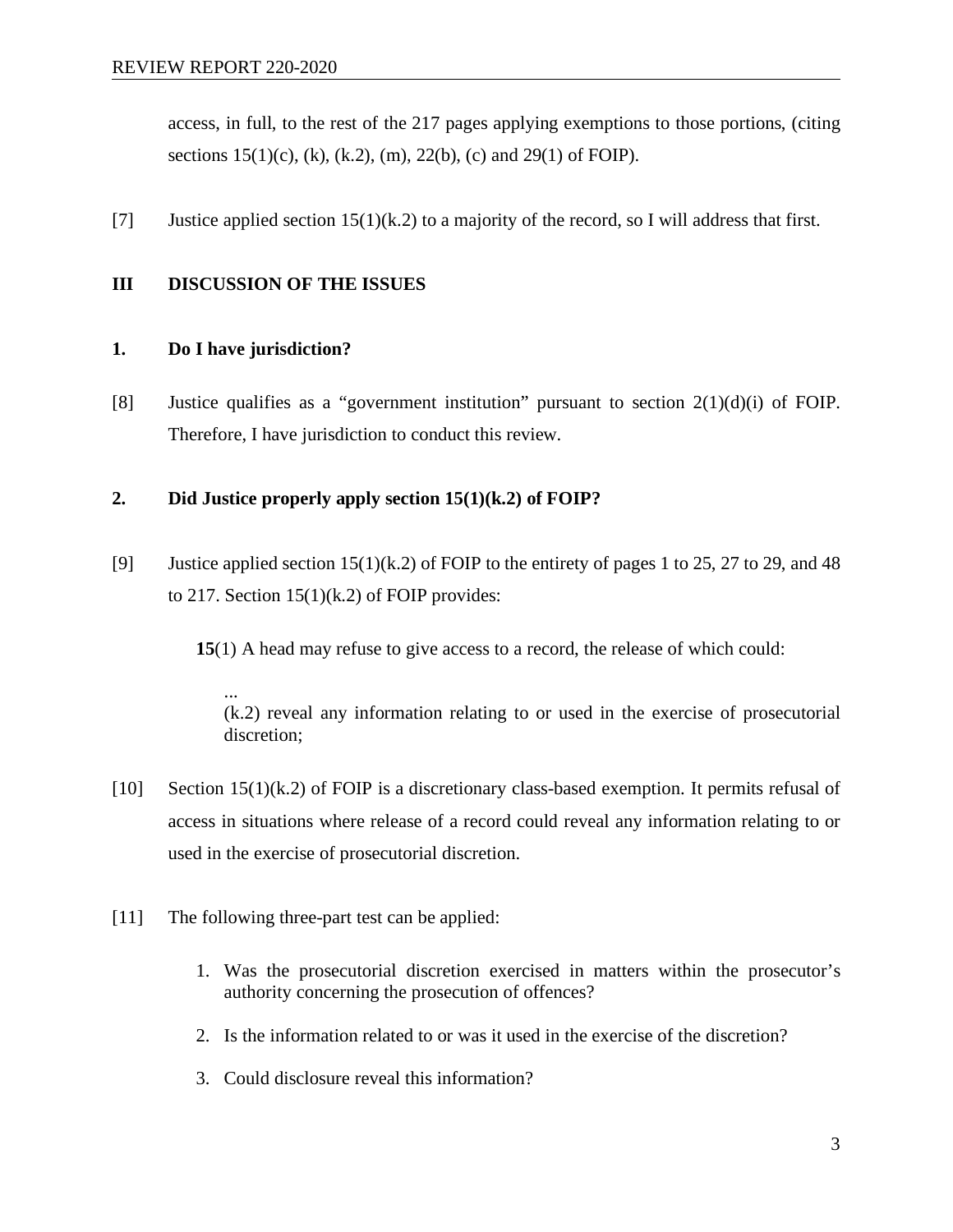(*Guide to FOIP,* Chapter 4, "Exemptions from the Right of Access", updated April 30, 2021 [*Guide to FOIP*, Ch. 4], pp. 80-84)

## *1. Was the prosecutorial discretion exercised in matters within the prosecutor's authority concerning the prosecution of offences?*

- [12] Exercise of "prosecutorial discretion" is not defined in FOIP. However, where a legislative instrument [such as FOIP] uses a legal term of art, it is generally presumed that the term is used in its correct legal sense.
- [13] Prosecutorial discretion was defined in *Krieger v. Law Society of Alberta (2002)* as follows:

Without being exhaustive, we believe the core elements of prosecutorial discretion encompass the following: (a) the discretion whether to bring the prosecution of a charge laid by police; (b) the discretion to enter a stay of proceedings in either a private or public prosecution, as codified in the [*Criminal Code*], ss. 579 and 579.1; (c) the discretion to accept a guilty plea to a lesser charge; (d) the discretion to withdraw from criminal proceedings altogether: [*R. v. Osborne (1975)*]; and (e) the discretion to take control of a private prosecution: [*R. v. Osiowy (1989)*]. While there are other discretionary decisions, these are the core of the delegated sovereign authority peculiar to the office of the Attorney General.

- [14] "Exercise" means to make use of; to put into action; to execute (*Guide to FOIP*, Ch. 4, p. 82).
- [15] The exercise of prosecutorial discretion may be with respect to offences under the *Criminal Code* and any other enactment of Canada for which the Attorney General for Saskatchewan may initiate and conduct a prosecution.
- [16] Public Prosecutors prosecute offences on behalf of Justice. The record contains documents from the prosecutors evaluating the criminal case. The prosecutors exercising the discretion in this case are prosecutors employed by Justice. Therefore, they have the authority to have exercised prosecutorial discretion in this case and the first part of the test is met.

## *2. Is the information related to or was it used in the exercise of the discretion?*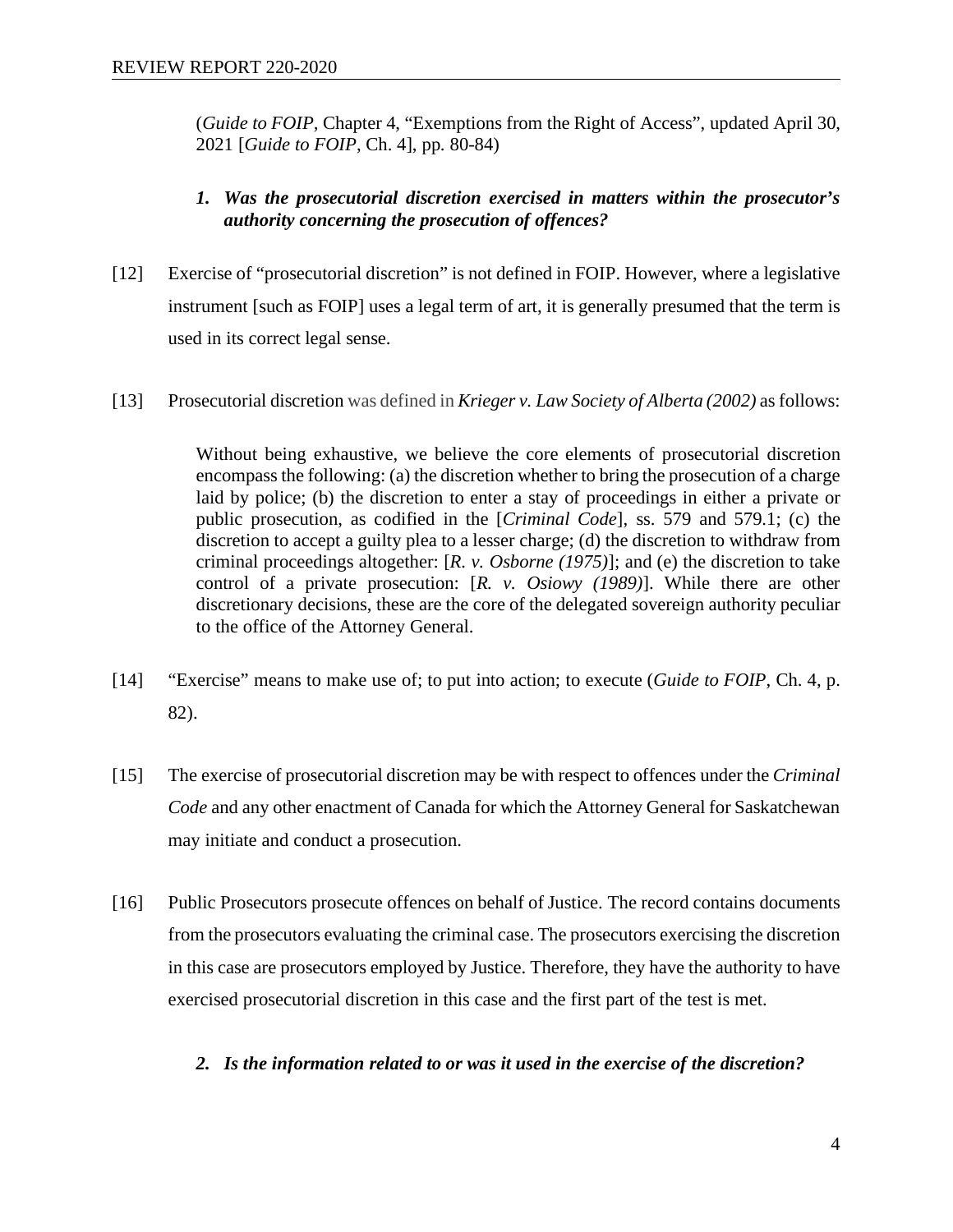- [17] "Relating to" should be given a plain but expansive meaning. The phrase should be read in its grammatical and ordinary sense. There is no need to incorporate complex requirements (such as "substantial connection") for its application, which would be inconsistent with the plain unambiguous meaning of the words of the statute. "*Relating to*" requires some connection between the information and the exercise of prosecutorial discretion (*Guide to FOIP*, Ch. 4, p. 83).
- [18] In the submission to my office, Justice stated the following:

The Ministry has applied clause  $15(1)(k.2)$  to documents that contain notes of the prosecutor, memorandum, emails, documents that prosecutors have used to analyze the strength of the case, and investigation records of the Saskatoon Police Service. As mentioned in relation to clause 22(b), the transfer of a police investigation file to the Crown Prosecutor is done for a specific purpose: supporting the prosecution of offenders and ensuring all relevant evidence is made available to both Crown and defence counsel.

As these records are relating to or were used in the exercise of prosecutorial discretion, they are exempt from disclosure pursuant to clause  $15(1)(k.2)$  of FOIP.

[19] The records appear to be documents used by the prosecutors in the prosecution of the Applicant. Therefore, the records would also have been used in the exercise of discretion as to whether to prosecute or not. As such, I find that the second part of the test is met.

#### *3. Could disclosure reveal this information?*

- [20] "Reveal" means to make known; cause or allow to be seen (*Guide to FOIP*, Ch. 4, p. 84).
- [21] There are also many smaller decisions regarding the "nature and extent" of a prosecution. For example, there are decisions to request and review information, conduct particular legal research, or obtain the views of others. Disclosure of this kind of information may reveal the grounds on which the larger prosecutorial decisions are based.
- [22] When there is a review by my office, the government institution is invited to provide a submission (arguments). The government institution should describe how and why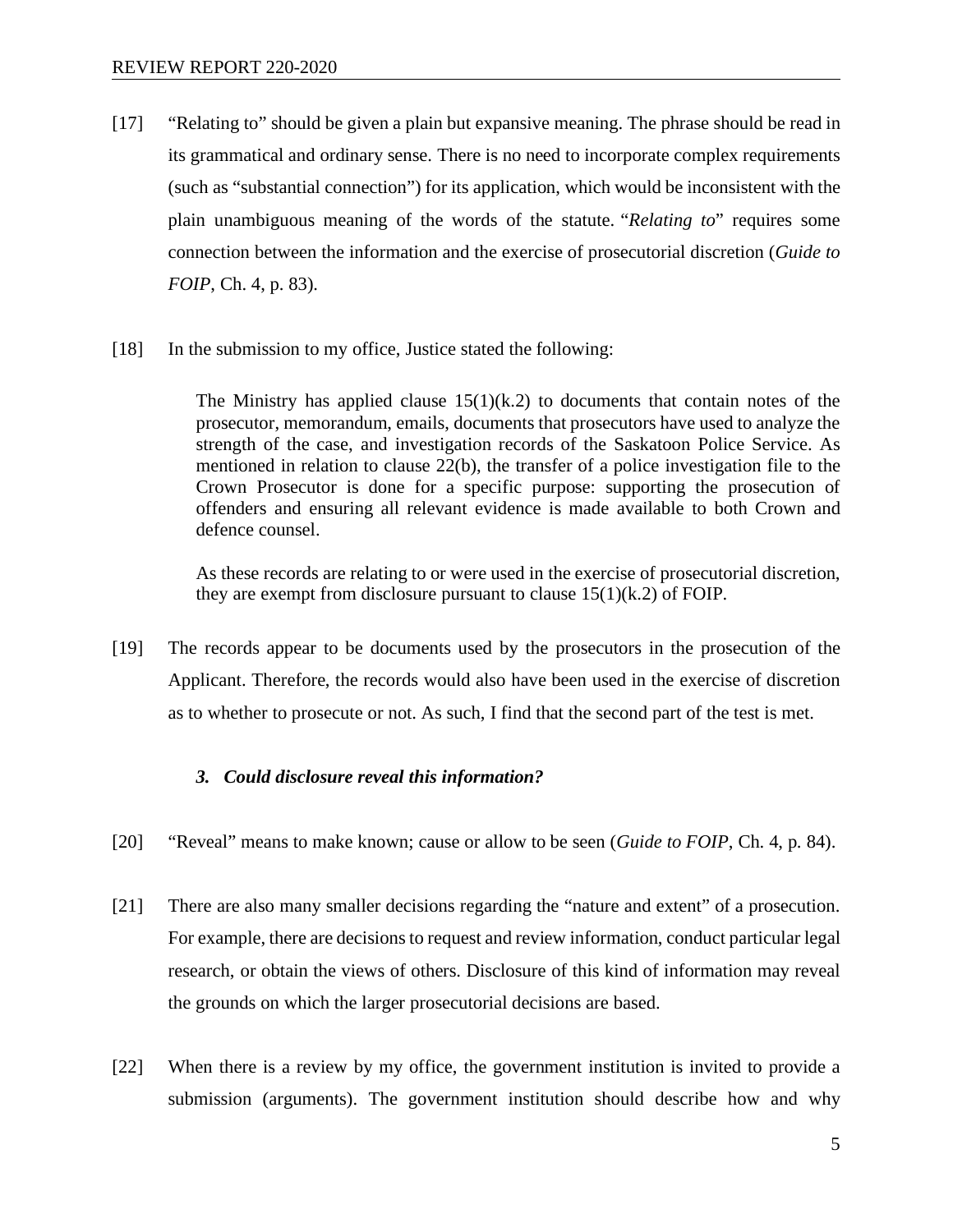disclosure of the information in question could result in the release of information related to or used in the exercise of prosecutorial discretion.

- [23] As above, this section uses the word "could" versus "could reasonably be expected to". Here as well, there still has to be a basis for the assertion. If it is fanciful or exceedingly remote, the exemption should not be invoked. For this provision to apply there must be objective grounds for believing that disclosing the information could reveal information related to or used in the exercise of prosecutorial discretion (*Guide to FOIP*, Ch. 4, p. 83).
- [24] Pages 8 and 9, and pages 19 to 29 appear to be handwritten notes from the prosecutor. Page 12 is a "Crown Prosecutors Information Sheet". Pages 50 to 217 all appear to be documents from the Saskatoon Police Service (SPS) outlining the past history of the Applicant. The information requested by the Applicant relates directly to the charges laid against the Applicant. Therefore, if the records were released, they would reveal information that was used in the exercise of prosecutorial discretion. As such, the third part of the test is met.
- [25] As all three parts of the test are met, I find that Justice properly applied section  $15(1)(k.2)$ of FOIP to pages 1 to 25, 27 to 29, and 48 to 217. Therefore, I do not need to consider the application of sections  $15(1)(c)$ , (k), (m),  $22(b)$ , (c) or  $29(1)$  of FOIP for these pages. As the exemptions that Justice applied subject to 22(b) and (c) of FOIP were only applied to pages that have already properly had section  $15(1)(k.2)$  of FOIP applied, there is no need to consider the application of section 22(b) or (c) of FOIP in this Report.
- [26] This leaves only pages 30 to 39 and pages 41 to 47 to review. I will address the application of section  $15(1)(c)$  of FOIP on pages 30 to 39, 41 to 45 and 47 next. I will then review the application of section  $15(1)(k)$  of FOIP to these same pages. Following that, I will review the application of section 29(1) of FOIP to pages 31, 41, 43 and 46. Finally, I will review the application of section  $15(1)(m)$  of FOIP to pages 44 and 45.

#### **3. Did Justice properly apply section 15(1)(c) of FOIP?**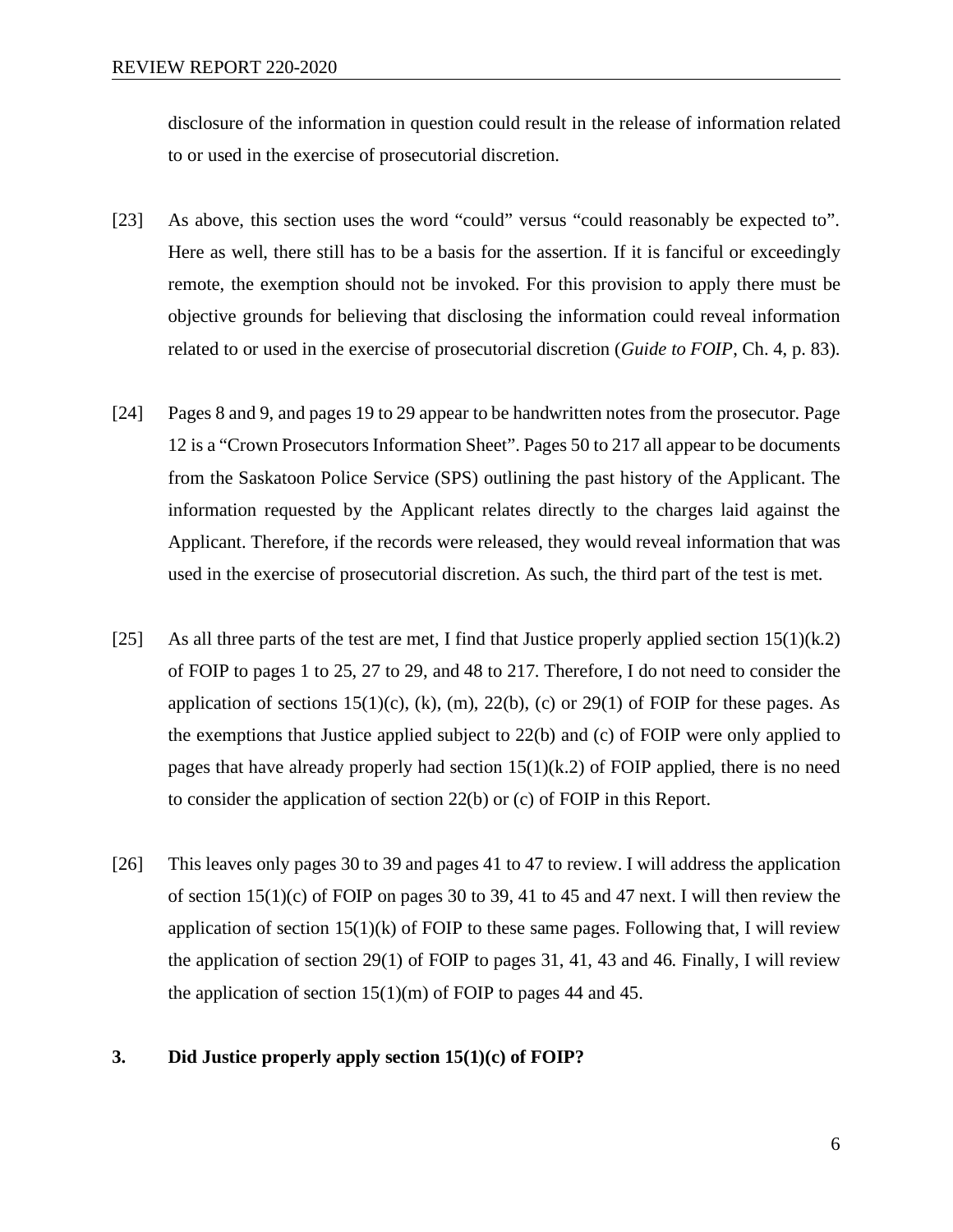- [27] Justice applied section 15(1)(c) of FOIP to the entirety of pages 30 to 39, 41 to 45 and 47.
- [28] Section  $15(1)(c)$  of FOIP provides as follows:

**15**(1) A head may refuse to give access to a record, the release of which could:

... (c) interfere with a lawful investigation or disclose information with respect to a lawful investigation;

- [29] Section 15(1)(c) of FOIP is a discretionary class-based and harm-based exemption. Meaning it contains both a class and harm-based component. It permits refusal of access in situations where the release of a record could interfere with a lawful investigation or disclose information with respect to a lawful investigation. My office applies the following two-part test to determine if section  $15(1)(c)$  of FOIP applies:
	- 1. Does the government institution's activity qualify as a "lawful investigation?
	- 2. Does one of the following exist?
		- a) Could release of the information interfere with a lawful investigation?
		- b) Could release of the information disclose information with respect to a lawful investigation?

(*Guide to FOIP*, Ch. 4, pp. 51-54)

- *1. Does the government institution's activity qualify as a "lawful investigation"?*
- [30] A "lawful investigation" is an investigation that is authorized or required and permitted by law (*Guide to FOIP*, Ch. 4, p. 52). In order to meet this part of the two-part test, the government institution should identify the legislation under which the investigation is occurring.
- [31] In its submission to my office, Justice stated the following:

Deputy Sheriffs provide security services as assigned within the Courts of Saskatchewan to ensure a safe and secure environment for all users of court facilities.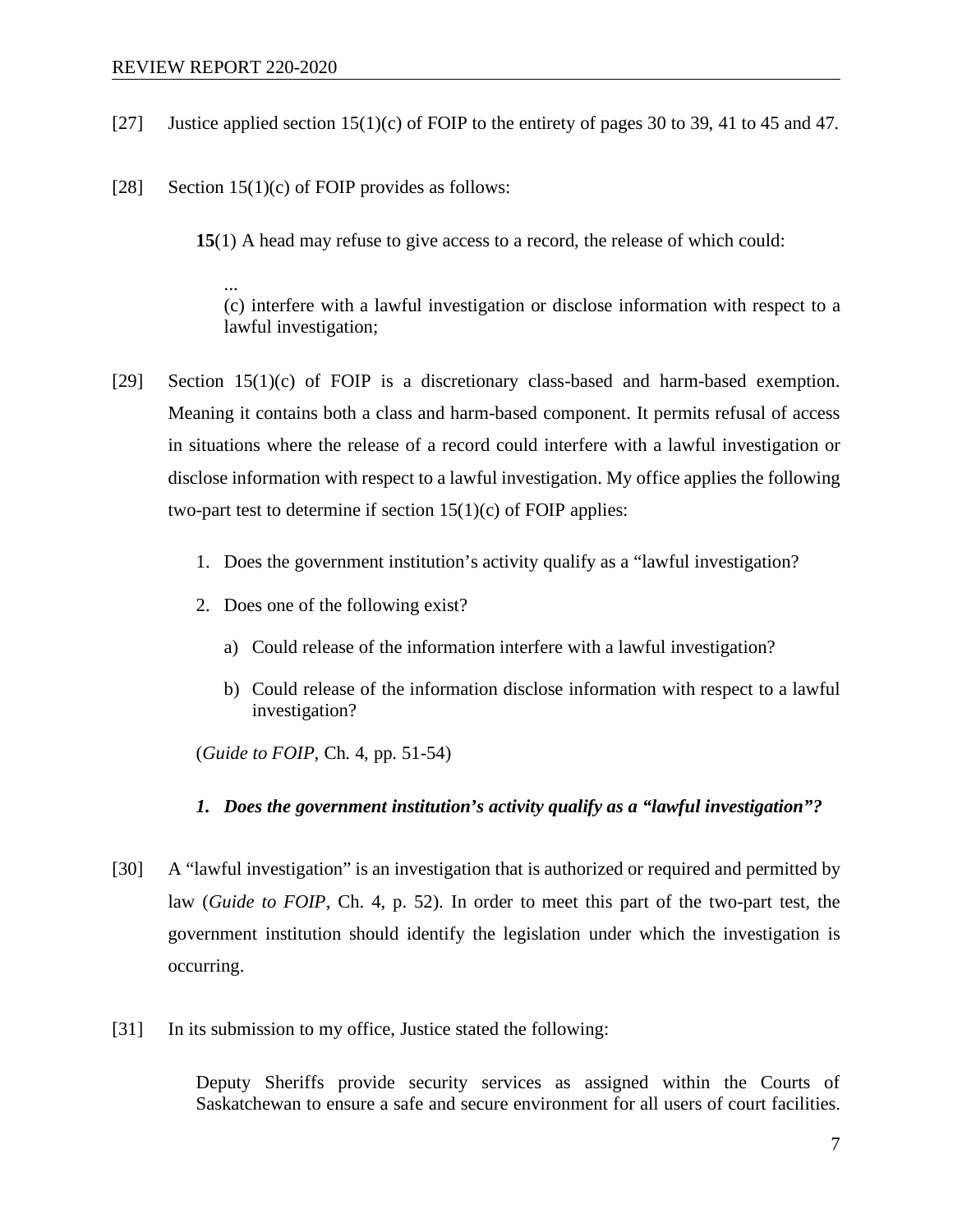This includes secure [sic] the operation of detention areas within court facilities, conducting perimeter screening in accordance with *The Court Security Act*, the maintenance of good order in all areas of court facilities, and the assessment and management of threats to courts and court participants. The duties performed by the Deputy Sheriffs of Court Security are an integral component of the administration of the court and in achieving the goals and objectives of the Court Services Branch.

As Peace Officers, Deputy Sheriffs operate under the *Criminal Code of Canada*, *The Court Officials Act, 2012,* and *The Court Security Act*.

Deputy Sheriffs provide and maintain a safe and secure setting for all persons within a court location, including security in the courtroom and holding cells. The investigation at issue is one that is authorized and permitted by law. The Deputy Sheriffs' notes capture the events that proceeded the Applicant being removed from the court house. The notes are with respect to an investigation pertaining to the enforcement of *The Court Security Act*. Deputy Sheriffs' powers are listed in section 3 of *The Court Security Act*. For our purposes, clause 3(2)(d) of *The Court Security Act* provides:

**3**(2) In addition to his or her powers pursuant to subsection (1), a sheriff may refuse an individual entry to, or evict an individual from, a court facility if one or more of the following circumstances exist:

… (d) the sheriff has reasonable grounds to believe that the individual:

(i) is a threat to the safety of the court facility or the safety of any of its occupants;

- (ii) may disrupt court proceedings; or
- (iii) may disrupt operations within the court facility.

In the event of an incident in a court house, the Commissionaire reports any incidents to the on-site Deputy Sheriff, who then would take responsibility for responding [to] the incident and reporting the incident through the chain of command for any follow up that would be necessary. The Commissionaires responsibility starts with the requirement to report to the on-site Deputy Sheriff and ends with providing a written report of the incident, if necessary. Please see the Saskatoon Post Orders for the Commissionaires (Appendix A). The Commissionaires' report forms part of any investigation completed by the Deputy Sheriffs.

The Saskatoon Police officers operate under the *Criminal Code of Canada* and were investigating various offences as is noted in their Police Reports.

The investigations and corresponding records are authorized and permitted by law and thus subject to the exemption provided in clause  $15(1)(c)$  of FOIP.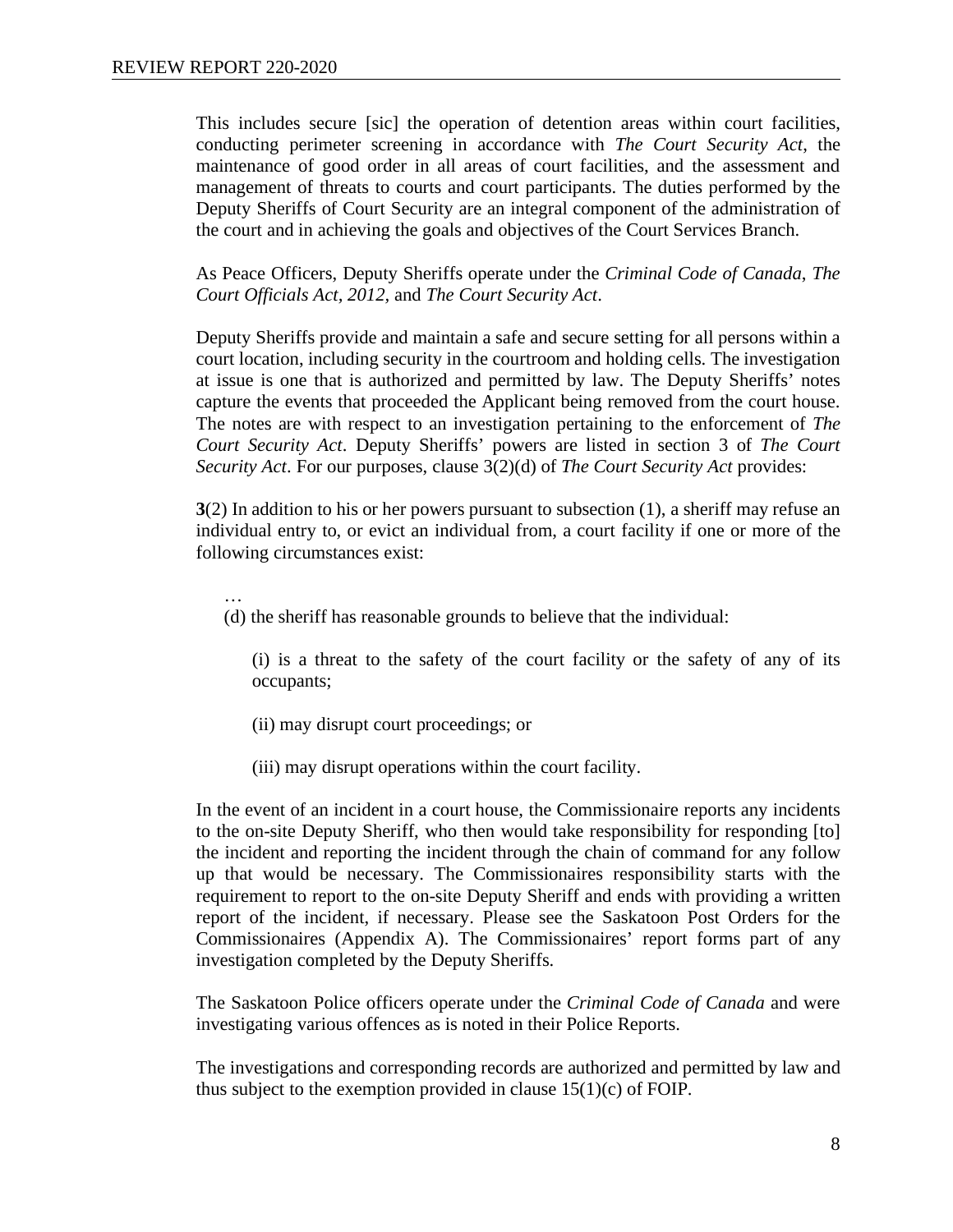…

Clause  $15(1)(c)$  has been applied to the notes of Deputy Sheriffs, an incident report created by a Commissionaire and Deputy Sheriffs, the correspondence in relation to the incident reports and police reports. The incident reports prepared by both the Commissionaire and the Deputy Sheriffs formed part of the material that the police included in their investigation. As an example, the record found on page 47 is later found in the police report on page 61. Clause  $15(1)(c)$  has also been applied to investigation reports prepared by the Saskatoon Police Service and forwarded to Public Prosecutions.

- [32] Justice has not been specific when it comes to what lawful investigation was being conducted, by who and under what section of legislation the investigation(s) was authorized. In its submission, it made reference to the *Court Securities Act*, but this appears to be justification as to the authority of the security services at the courthouse to remove the Applicant from the property. This section does not mention any authority to investigate. Justice asserts that the Deputy Sheriffs provide a safe and secure setting, including providing security, but in the next sentence states that the investigation at issue is one authorized and permitted by law. Providing security services is not the same thing as conducting a lawful investigation. Justice says that the Deputy Sheriffs operate under the *Criminal Code of Canada*, *The Court Officials Act, 2012,* and *The Court Security Act*, but failed to cite the authority under which they may investigate, or even that the Deputy Sheriffs were the ones conducting the investigation for which this exemption was applied.
- [33] No where in the submission did Justice explicitly state what section of which piece of legislation was being utilized to investigate, nor which organization was doing the investigating. Section 61 of FOIP provides:

**61** In any proceeding pursuant to this Act, the burden of establishing that access to the record applied for may or must be refused or granted is on the head concerned.

[34] Section 61 of FOIP places the burden of proof on Justice to demonstrate section  $15(1)(c)$ of FOIP applies. In this case, it has not demonstrated that there was a lawful investigation, one that is authorized or required and permitted. While there was a criminal component to this matter, suggesting that there may have been an investigation undertaken by someone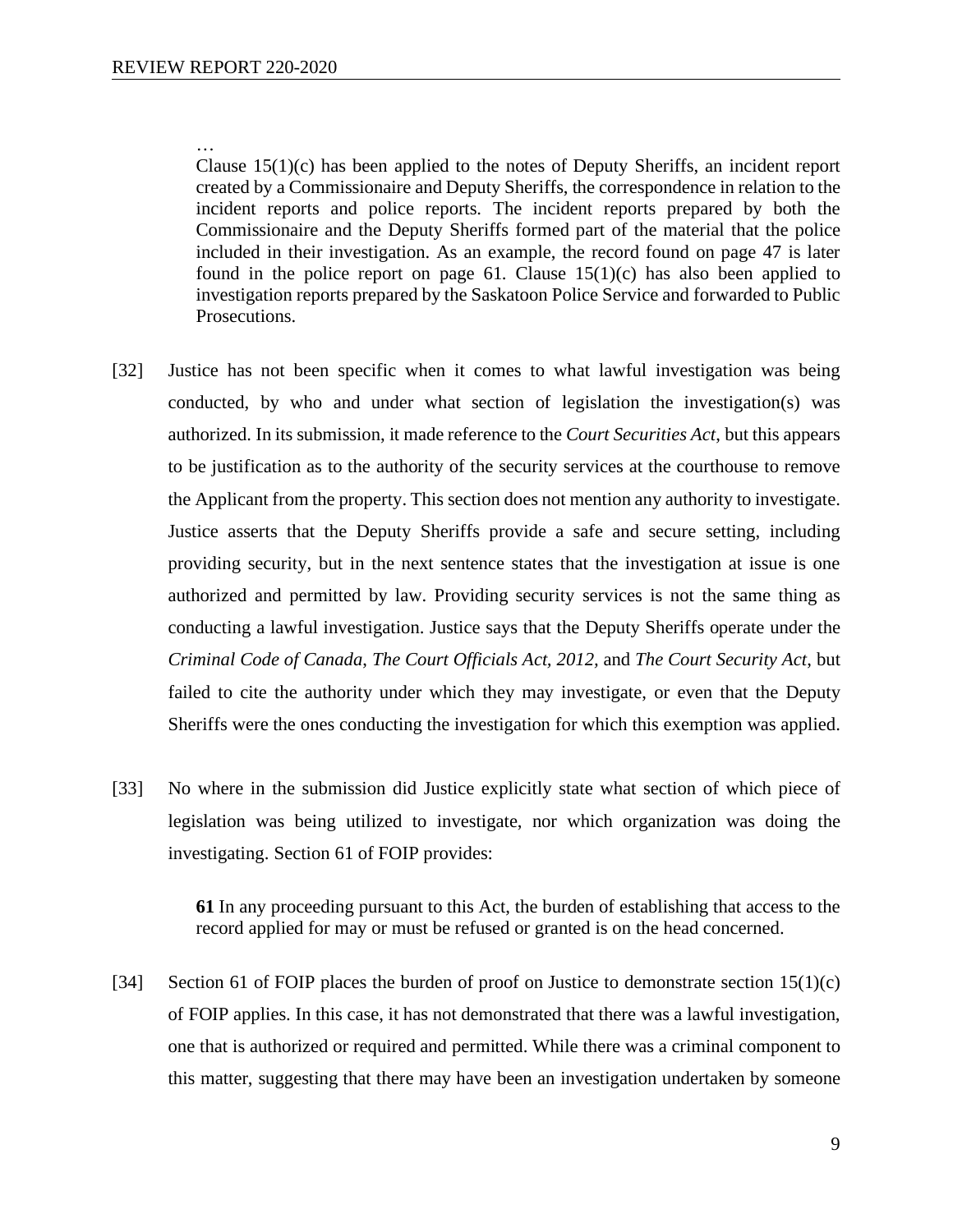regarding these matters, Justice has not been clear who this individual was, and under what authority they undertook this investigation. In the submission, Justice appears to have presupposed that the authority was present, and that the authority to carry out a lawful investigation was apparent. It was not.

- [35] As Justice has not met the burden of proof, I do not find that there was a lawful investigation, and therefore, the first part of the test is not met. As all parts of the test must be met, there is no need to go further.
- [36] I find that Justice has not demonstrated that section  $15(1)(c)$  of FOIP applies to pages 30 to 39, 41 to 45 and 47. However, Justice also applied section  $15(1)(k)$  of FOIP to these same pages, so I will consider the application of that exemption next.

## **4. Did Justice properly apply section 15(1)(k) of FOIP?**

- [37] Justice applied section  $15(1)(k)$  of FOIP to pages 30 to 39, 41 to 45 and 47.
- [38] Section  $15(1)(k)$  of FOIP provides as follows:

**15**(1) A head may refuse to give access to a record, the release of which could:

… (k) interfere with a law enforcement matter or disclose information respecting a law enforcement matter;

- [39] Section  $15(1)(k)$  of FOIP is a discretionary exemption that contains both a class and harm based component. It permits refusal of access in situations where release of a record could interfere with a law enforcement matter or disclose information respecting a law enforcement matter (*Guide to FOIP*, Ch. 4, p. 75).
- [40] The following two-part test can be applied:
	- 1. Is there a law enforcement matter involved?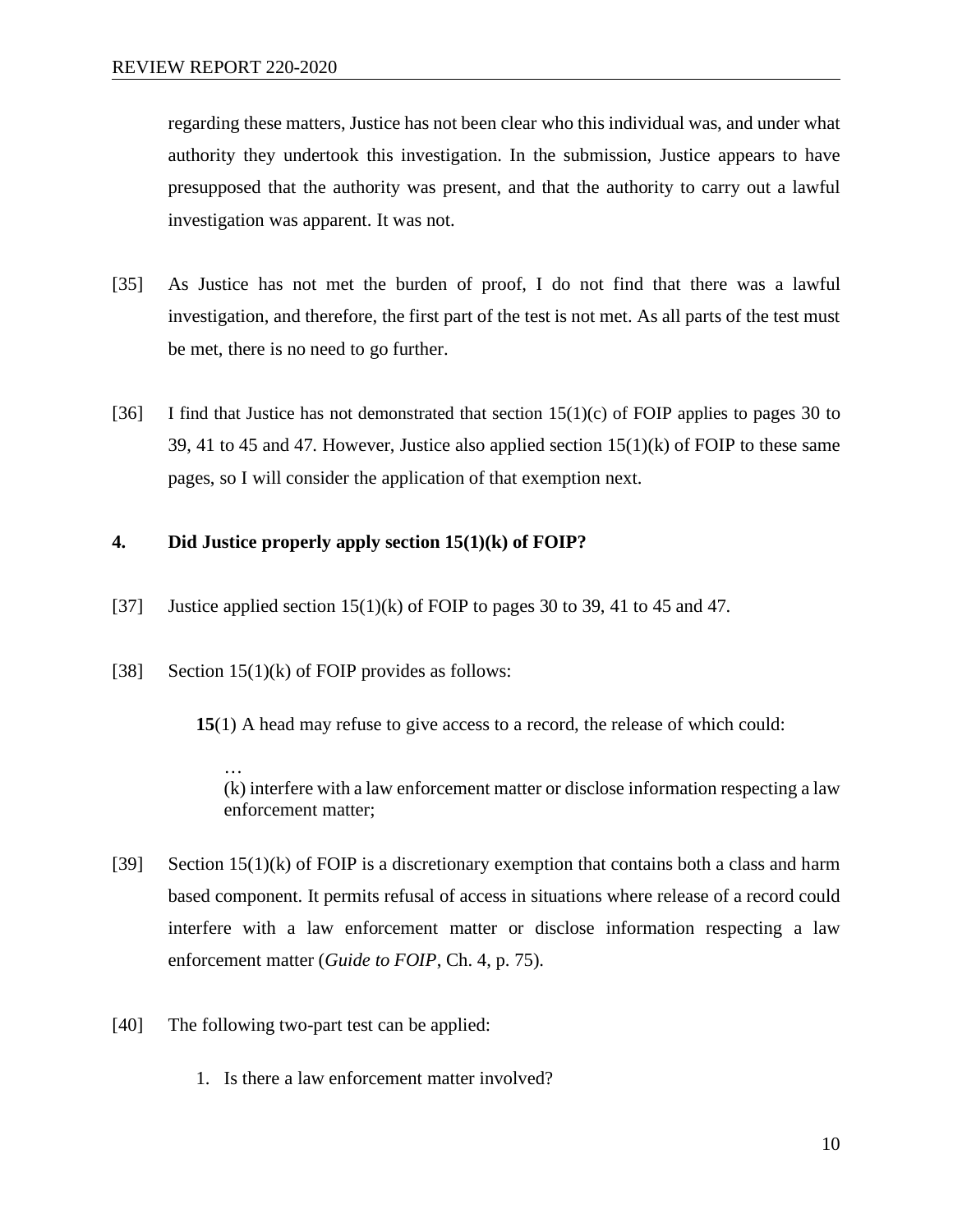- 2. Does one of the following exist?
	- a) Could release of information interfere with a law enforcement matter?
	- b) Could release disclose information with respect to a law enforcement matter?

## *1. Is there a law enforcement matter involved?*

[41] The *Guide to FOIP* provides as follows:

Law enforcement includes:

a) policing, including criminal intelligence operations, or

Policing refers to the activities of police services. This means activities carried out under the authority of a statute regarding the maintenance of public order, detection and prevention of crime or the enforcement of law.

Criminal intelligence is information relating to a person or group of persons compiled by law enforcement to anticipate, prevent or monitor possible criminal activity. Intelligence-gathering is sometimes a separate activity from the conduct of specific investigations. Intelligence may be used for future investigations, for activities aimed at preventing the commission of an offence, or to ensure the security of individuals or organizations.

b) investigations, inspections or proceedings conducted under the authority of or for the purpose of enforcing an enactment which lead to or could lead to a penalty or sanction being imposed under the enactment.

Investigation has been defined, in general, as a systematic process of examination, inquiry and observations.

Inspection has been defined, in general, as a careful examination.

Legal proceeding has been defined, in general, as any proceeding authorized by law and instituted in a court or tribunal to acquire a right or to enforce a remedy.

Penalty or sanction means a punishment or penalty used to enforce obedience to law. It can include a fine, imprisonment, revocation of a license, an order to cease an activity, or expulsion from an educational institution.

Matter should be given its plain and ordinary meaning. It does not necessarily always have to apply to some specific on-going investigation or proceeding.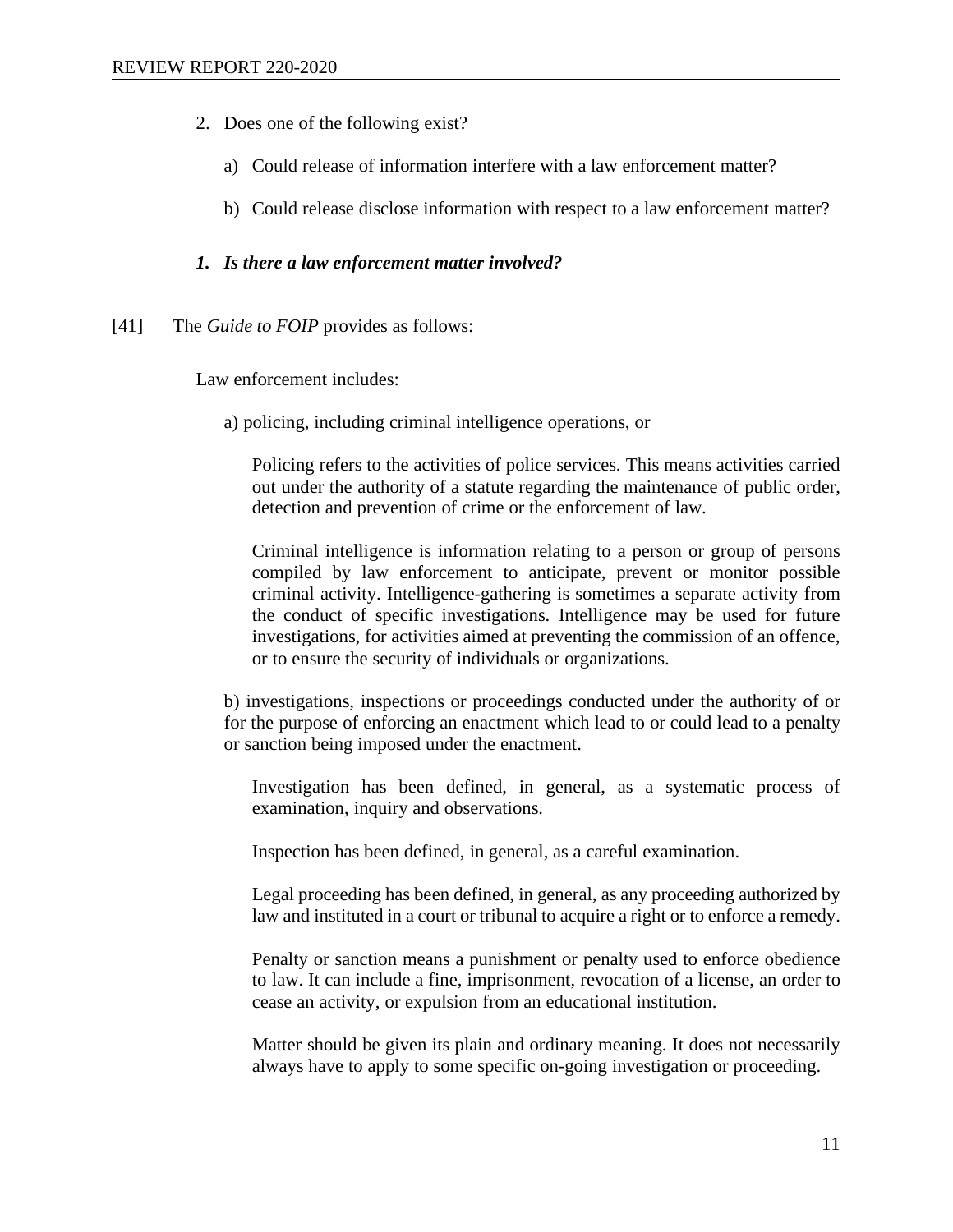The law enforcement matter does not have to be active and ongoing in order to qualify.

It is not limited to law enforcement matters involving the government institution.

(*Guide to FOIP*, Ch. 4, pp. 75 -77).

[42] As with its arguments for section  $15(1)(c)$  of FOIP above, Justice appears to have assumed that the existence of a law enforcement matter was obvious. However, it did not cite what the law enforcement matter was in its submission to my office. Presumably it relates to the charging of the Applicant, however, Justice has not made this explicit in its submission. In addition, it is not clear whether the severed information would interfere with the law enforcement matter, or whether it would disclose information with respect to a law enforcement matter. In its submission, Justice asserted:

> The court found that "law enforcement matter" included a policing matter. In the point in dispute in that case, the court concluded that it included a database that was created, maintained and used by the police as part of its mandate. Thus, "law enforcement matter" did not have to refer to a matter that was ongoing.

…

The Ministry submits that the Saskatoon Police Service records fall within the narrower definition of policing matter but agrees that the definition of law enforcement matter is broader than a policing matter.

The Ministry submits that the notes from the Deputy Sheriffs also fall within the definition of law enforcement matter. The Deputy Sheriffs, as is stated in paragraphs 61 to 63, were acting under the authority of *The Court Security Act* to maintain public order, which resulted in the removal of the Applicant from the Court of Queen's Bench. The Commissionaires report, as discussed at paragraph 64, was a necessary part of documenting what had occurred in order to support the enforcement of the law.

… It is the submission of the Ministry that the records in this case fall within the class test as it pertains to law enforcement matters conducted by the Deputy Sheriffs and the Saskatoon police service.

[43] Pages 30 to 39, 41 to 45 and 47 appear to be handwritten notes and emails which are documents that could form part of a police report and may well be matters relating to a policing matter, but this has not been demonstrated. The SPS records which Justice cited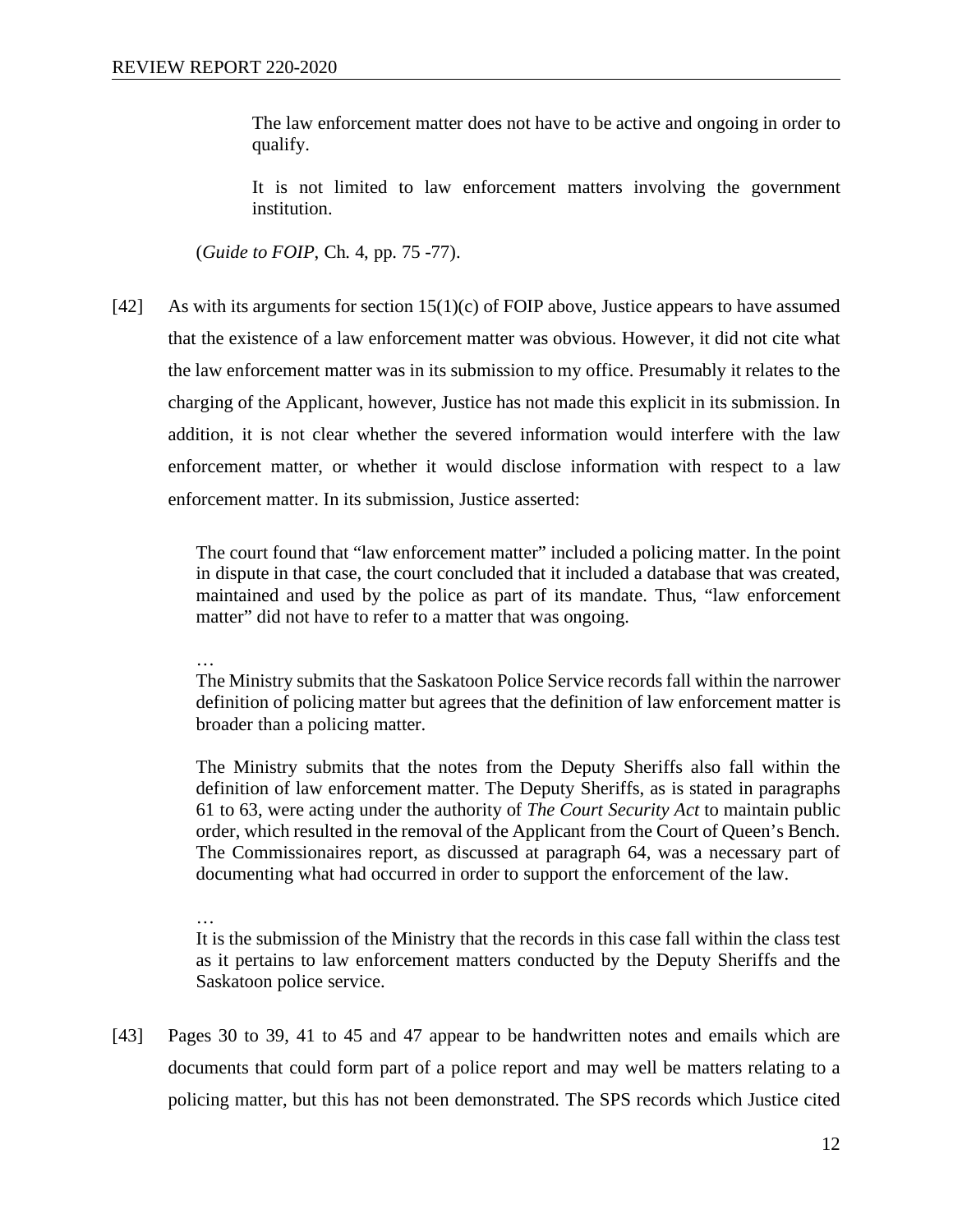are found on pages that this Report has already concluded were correctly severed. Justice has not provided any information how pages 30 to 39, 41 to 45 and 47 were part of a law enforcement matter. Justice cited *The Criminal Code of Canada*, *The Court Officials Act, 2012,* and *The Court Security Act,* and have mentioned potential investigations or interactions between court security services, Deputy Sheriffs and the SPS, but have not been clear what the law enforcement matter was.

- [44] It could be presumed, as charges were laid in this case, that there was a law enforcement matter involving the SPS. However, my office does not operate on presumptions. Instead, the existence of a law enforcement matter must be demonstrated. Even if my office accepted that there was a law enforcement matter, Justice did not provide justification as to how, or if, pages 30 to 39, 41 to 45 and 47 related to a law enforcement matter. My office does not need to consider this further, as the first part of the test has not been met.
- [45] I find that Justice has not demonstrated that section  $15(1)(k)$  of FOIP applies to pages 30 to 39, 41 to 45 and 47. Portions of pages 44 and 45 were severed by Justice citing section 15(1)(m) of FOIP and will also be addressed later in this Report. In addition, portions of pages 31, 41, 43 and 46 were severed subject to section 29(1) of FOIP and will be addressed next.

## **5. Did Justice appropriately apply section 29(1) of FOIP?**

[46] Justice severed a name on the handwritten note on page 31. This name appears to be the name of a judge at the court. In addition, Justice severed the name of a member of the security team at the courthouse on pages 41, 43 and 46 claiming exemption under section 29(1) of FOIP which provides:

> **29**(1) No government institution shall disclose personal information in its possession or under its control without the consent, given in the prescribed manner, of the individual to whom the information relates except in accordance with this section or section 30.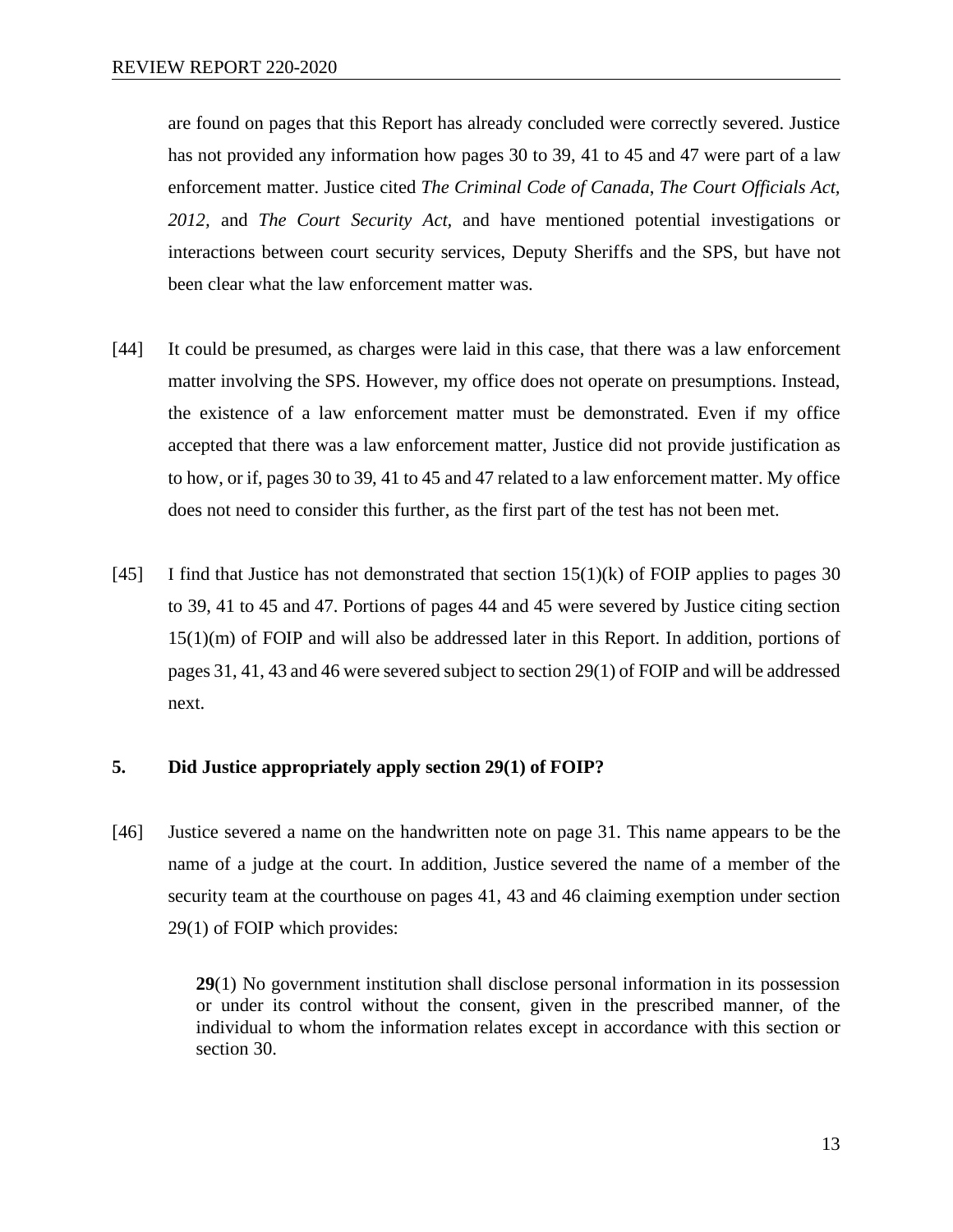- [47] For section 29(1) of FOIP to apply, the information in question must first constitute "personal information" of someone other than the Applicant pursuant to section 24(1) of FOIP. Section 24(1) of FOIP defines what constitutes personal information.
- [48] Justice does not appear to have provided any justification as to why the name of a judge on page 31 should be severed. The arguments provided in the submission focus entirely on the employee's name on pages 41, 43, and 46. As Justice has not provided any justification as to why the name of the judge should be severed, I recommend releasing it as a name by itself is not personal information.
- [49] The severed information citing section 29(1) of FOIP on pages 41, 43 and 46 is the name of a member of the security team who was working and was involved in the incident for which the charges were laid. My office has held that a name by itself does not constitute personal information unless the name itself reveals something of a personal nature about the individual.
- [50] In <u>Review Report 186-2019</u>, my office also found that business card information would not be considered personal information, as follows:

[26] Business card information is the type of information found on a business card (name, job title, work address, work phone numbers and work email address). This type of information is generally not personal in nature and therefore would not be considered personal information. Further, in Review Report 149-2019, 191-209 [sic], I noted that business card information does not qualify as personal information when found with work product. Work product is information generated by or otherwise associated with an individual in the normal course of performing his or her professional or employment responsibilities, whether in a public or private setting. Work product is also not considered personal information.

[51] Reporting what happened in the case of an incident appears to be part of the duties of the security team at the courthouse. The record does not appear to show any other information about these individuals, and the redacted names are found on what appears to be work product.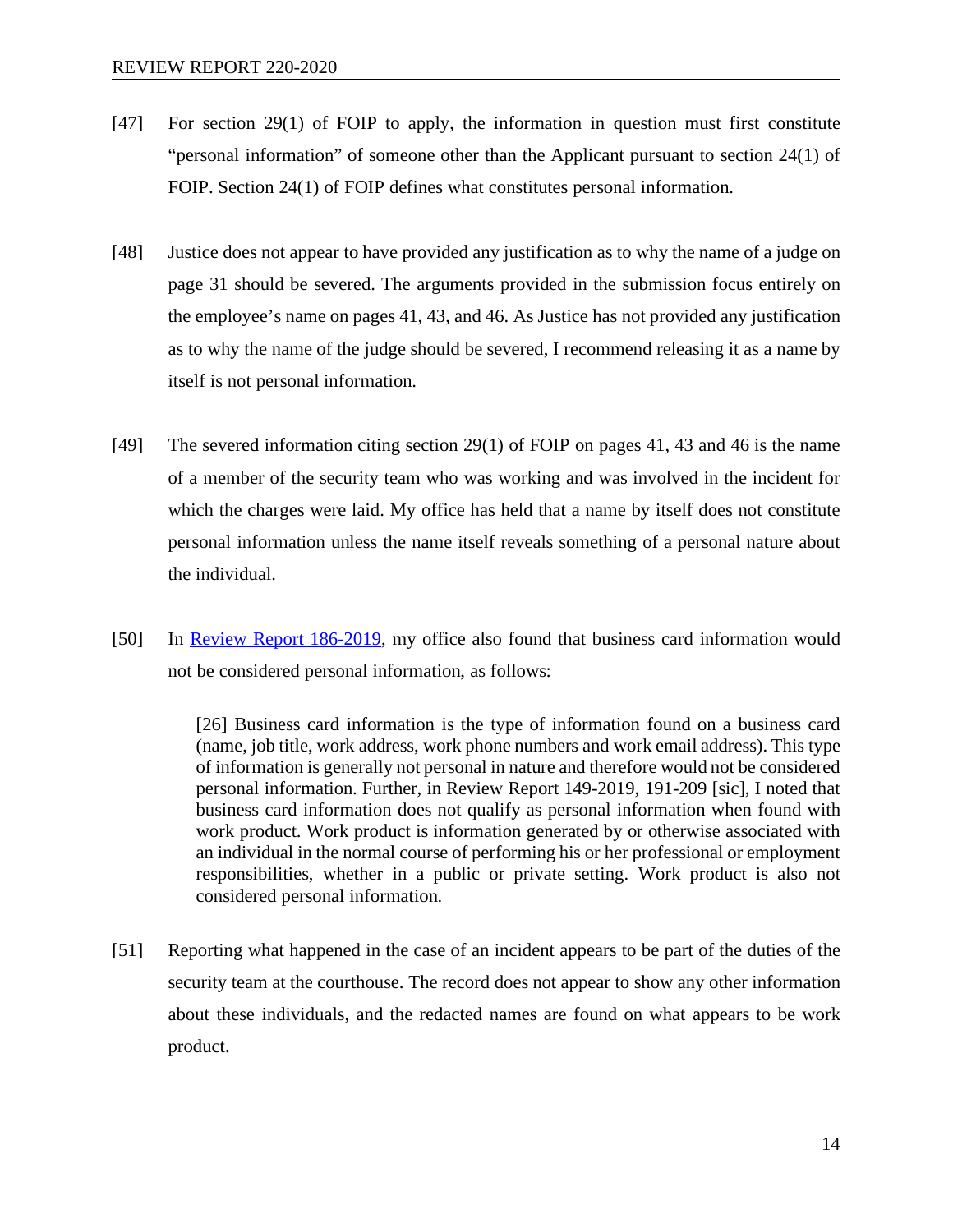- [52] Nothing else in the 217-page record appears to provide any additional information about this individual. This person was working at the courthouse at the time of the incident and was involved in the incident. As a name by itself does not constitute personal information unless disclosure of the name itself would reveal personal information about the individual, and that has not been demonstrated, I do not find that section 29(1) of FOIP applies in this case. I recommend the release of the name severed on pages 41, 43 and 46.
- [53] The only remaining pages left to be considered are the handwritten notes at pages 44 and 45. Justice applied section  $15(1)(m)$  of FOIP to portions of these pages. I will consider that next.

## **6. Did Justice properly apply section 15(1)(m) of FOIP?**

- [54] Pages 44 and 45 are handwritten notes which were partially severed. The information withheld pursuant to section  $15(1)(m)$  of FOIP appear to be start and end times of shifts for security staff at the courthouse.
- [55] Section 15(1)(m) of FOIP provides:

**15**(1) A head may refuse to give access to a record, the release of which could:

… (m) reveal the security arrangements of particular vehicles, buildings or other structures or systems, including computer or communication systems, or methods employed to protect those vehicles, buildings, structures or systems

- [56] For section 15(1)(m) of FOIP, the following two-part test can be applied. However, only one of the questions needs to be answered in the affirmative for the exemption to apply. There may be circumstances where both questions apply and can be answered in the affirmative:
	- 1. Could release reveal security arrangements (of particular vehicles, buildings, other structures or systems)?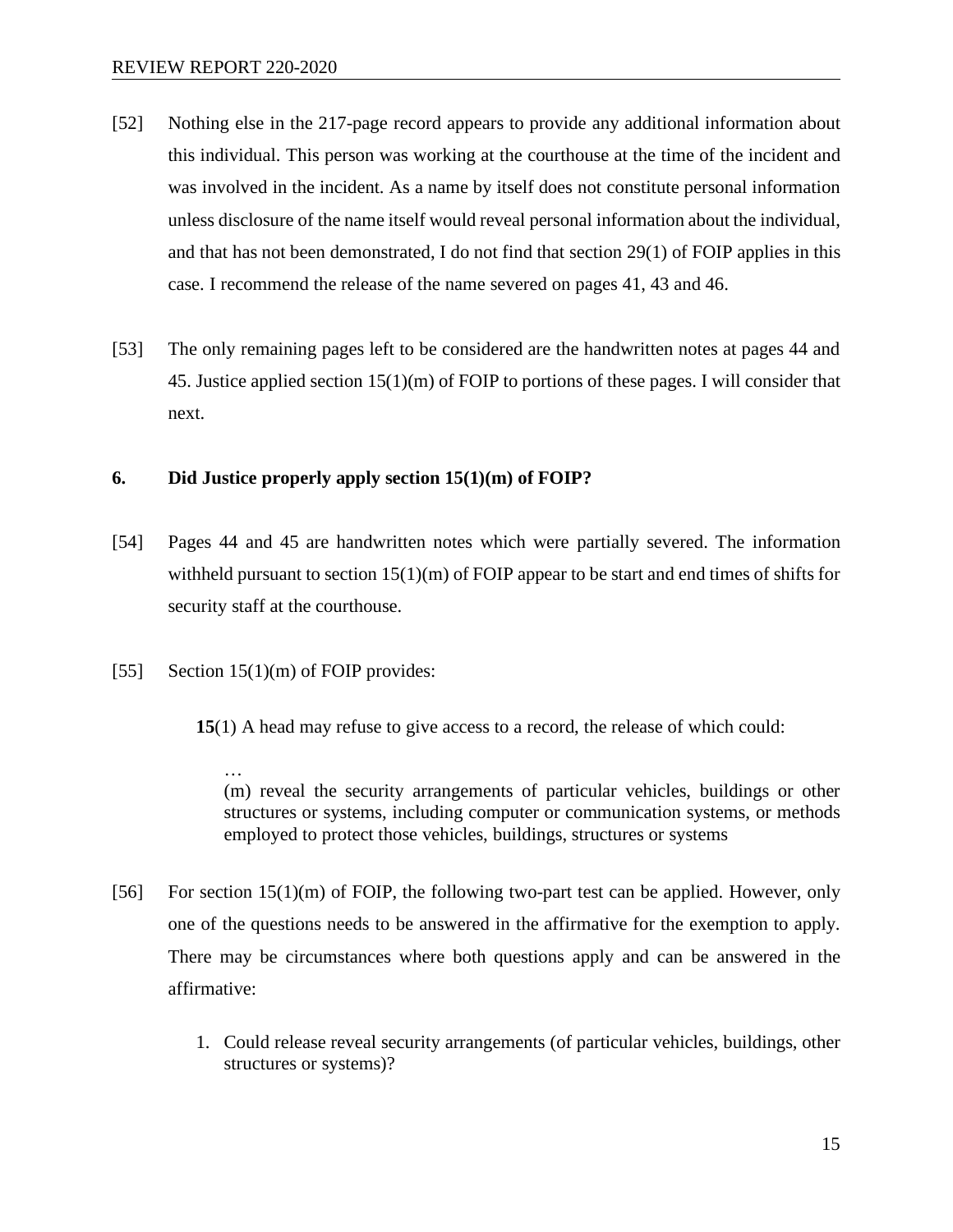2. Could release reveal security methods employed to protect the particular vehicles, buildings, other structures or systems?

(*Guide to FOIP*, Ch. 4, p. 87)

- [57] Section 15 of FOIP uses the word "could" versus "could reasonably be expected to" as seen in other provisions of FOIP. The threshold for "could" is somewhat lower than a reasonable expectation*.* The requirement for "could" is simply that the release of the information could have the specified result. There would still have to be a basis for the assertion. If it is fanciful or exceedingly remote, the exemption should not be invoked. For this provision to apply there must be objective grounds for believing that disclosing the information could reveal security methods employed to protect particular vehicles, buildings, other structures or systems (*Guide to FOIP*, Ch. 4, p. 90).
- [58] Based on the submission provided to my office, Justice appears to be asserting that the first part of the test applies. In its submission Justice stated:

Clause  $15(1)(m)$  has been applied to the Deputy Sheriff's notes that outline the shift schedule of Deputy Sheriffs, including start and end times and breaks. Understanding the shift schedule of the Deputy Sheriffs reveals the security arrangements of the Court of Queen's Bench building because it reveals the security arrangements of personnel whose job is to provide security to the Court. As such, the portions of the notes that provide information regarding the shift of Deputy Sheriffs are exempt from disclosure pursuant to clause 15(1)(m) of FOIP.

- [59] "Reveal" means to make known; cause or allow to be seen (*Guide to FOIP*, Ch. 4, p. 87).
- [60] "Security" means a state of safety or physical integrity. The security of a building includes the safety of its inhabitants or occupants when they are present in it. Examples of information relating to security include methods of transporting or collecting cash in a transit system; plans for security systems in a building; patrol timetables or patterns for security personnel; and the access control mechanisms and configuration of a computer system. Security means sufficient security (*Guide to FOIP*, Ch. 4, p. 87).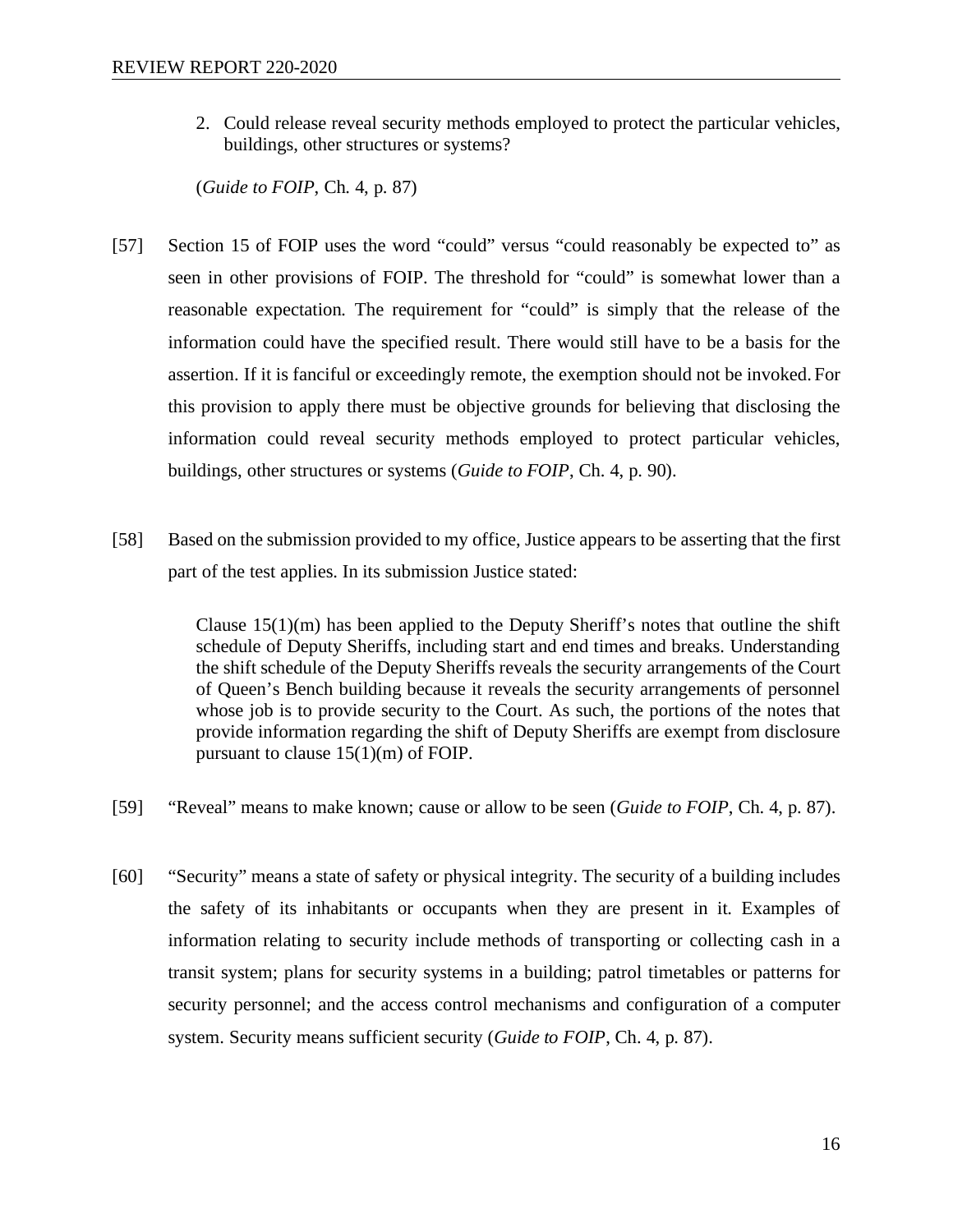[61] In my office's [Review Report 126-2020, 185-2020,](https://oipc.sk.ca/assets/foip-review-126-2020-185-2020.pdf) an applicant requested information regarding threat assessments for Sheriffs and Deputy Sheriffs, including a list of recommendations and projected timelines for implementation. In that report at paragraph [41], I found:

> ..,I am satisfied that the information withheld pursuant to subsection 15(1)(m) of FOIP, if disclosed, could reveal security measures in place at the specified court houses in Saskatchewan. This information is intended to protect the building and structures. To some, such information may also identify potential security gaps. As such, I find Justice properly applied subsection 15(1)(m) of FOIP to page 30 and 31 of report 2; I recommend Justice continue to withhold this information pursuant to subsection 15(1)(m) of FOIP.

[62] As with the above, I agree that the start times, end times, and break schedule of security staff of the courthouse in these handwritten notes could reveal security arrangements and could be used to identify potential security gaps. I find that Justice appropriately applied section 15(1)(m) of FOIP to the information on pages 44 and 45. I therefore recommend that Justice continue to withhold this information.

## **IV FINDINGS**

- [63] I find that section  $15(1)(k.2)$  of FOIP applies to pages 1 to 25, 27 to 29, and 48 to 217.
- [64] I find that Justice has not shown that section  $15(1)(c)$  of FOIP applies to pages 30 to 39, 41 to 45 and 47.
- [65] I find that Justice has not shown that section  $15(1)(k)$  of FOIP applies to pages 30 to 39, 41 to 45 and 47.
- [66] I find that section  $15(1)(m)$  of FOIP applies to pages 44 and 45.
- [67] I find that Justice has not shown that section 29(1) of FOIP applies to the names on pages 31, 41, 43 and 46.